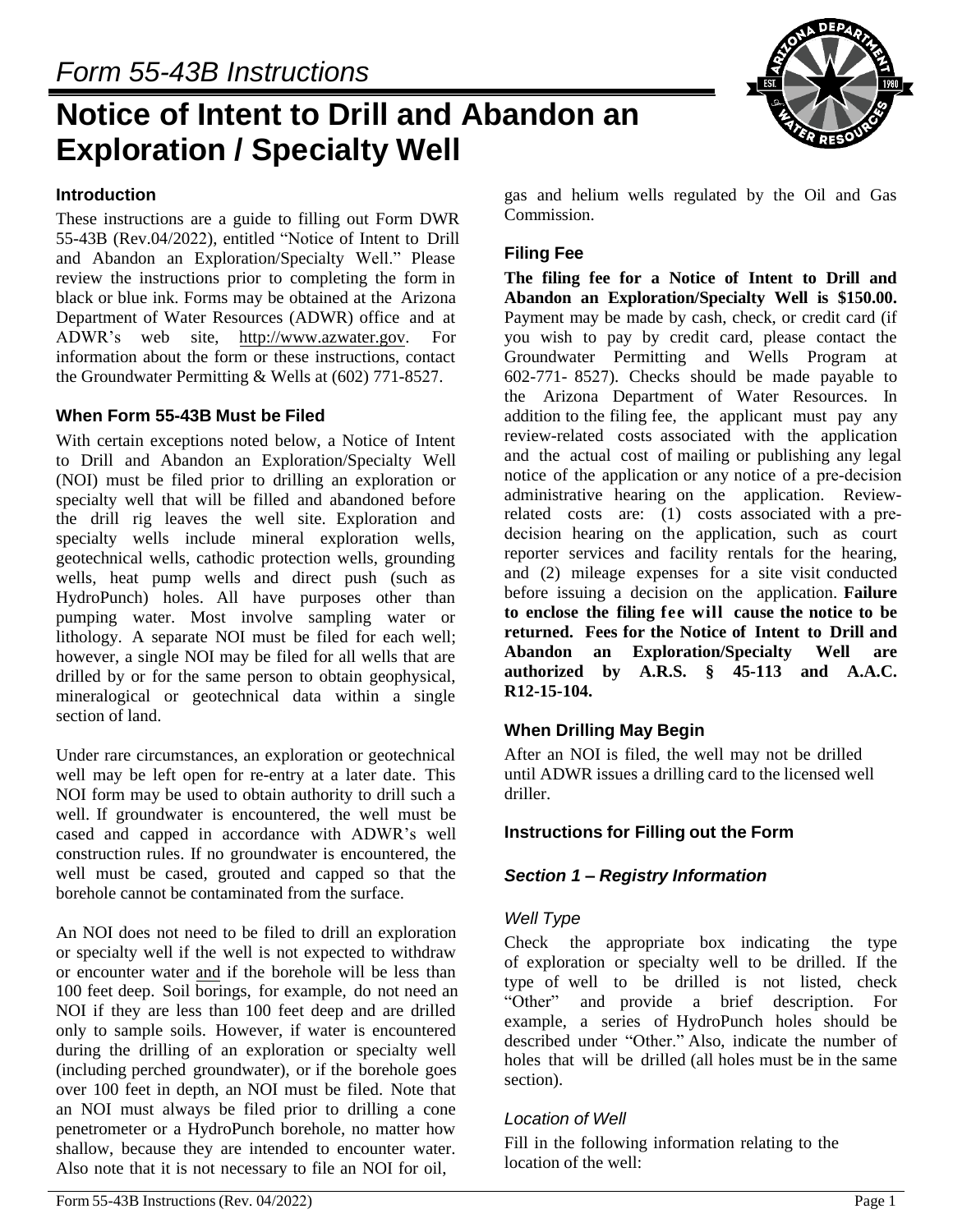- The street address of the property where the well will be drilled. This information is usually the same as the site or facility address.
- A legal description for the proposed well location.  $\bullet$ The legal description is the township, range, section, and in decreasing order, the quarters of that section so that well location falls in a 10-acre block within that section. If an exploration project entails drilling multiple wells on different 10-acre parcels in the same section, use additional boxes to list the multiple locations. However, for mineralogical exploration wells only, the legal description may be limited to the township, range and section.
- $\bullet$ The name of the county where the well is located.

# *Section 2 – Owner Information*

#### *Well Owner*

Fill in the well owner's name, mailing address and telephone and fax number. If the well owner is a corporation, governmental unit or other entity, provide the name of a contact person.

#### *Landowner*

If the land is not owned by the well owner, fill in the landowner's name, mailing address, telephone and fax numbers and, if the landowner is a company or organization, the name of a contact person. If the landowner does not sign the signature block of the NOI form, also attach a copy of an access agreement or permission letter from the landowner indicating the landowner's approval of the proposed action.

## *Section 3 – Drilling Authorization*

## *Drilling Firm*

Provide the name, ADWR license number, Arizona Registrar of Contractors license category, telephone number and fax number of the licensed well driller that will drill and abandon the well. Only a well drilling contractor licensed in the State of Arizona may drill and abandon a well in Arizona. Drilling may not begin until the well drilling contractor has possession of a drilling card at the well site, issued by ADWR in the name of the well drilling contractor, and which authorizes the drilling of that specific well in that specific location.

## *Consultant*

If a consulting or exploration firm is used, provide the firm's name, the name of the contact person at the firm, and the contact person's telephone number, fax number and e-mail address.

# *Section 4 – Questions*

Check the appropriate boxes and fill in information indicating the following:

- 1. Whether the proposed well site is within 100 feet of a septic tank system, sewer disposal area, landfill or hazardous materials or petroleum storage area or tank. If yes, the applicant must submit a separate written request for a variance from the 100-foot setback requirement in ADWR's well construction rules. However, if the proposed well is a geotechnical well that will be abandoned before the drill rig leaves the well site, a variance may be requested simply by checking the appropriate box in Section 4. This applies only to geotechnical wells, and covers only a variance from the setback requirement, not any other type of variance. A geotechnical well is a well drilled for the exclusive purpose of collecting geotechnical data, including soil samples, vapor samples and water samples obtained through bailing, driven sampler or other similar methods.
- 2. Whether a variance is requested to use thermoplastic casing (PVC) in lieu of steel casing in the surface seal. This question applies only to mineral exploration and geotechnical wells, and only in situations in which the borehole will be temporarily left open or cased prior to obtaining samples or information. If "Yes" is checked, unless ADWR determines that extraordinary circumstances requiring the use of steel casing exist, ADWR will grant the variance without the necessity to submit a separate letter requesting the variance. If ADWR grants the variance request, the well must be constructed in a vault, as defined in A.A.C. R12-15- 801(27), the thermoplastic casing must be installed only in an oversized borehole without driving, and the PVC must conform to ASTM standards.
- 3. Whether there is any other well name or identification number for the proposed well. Mining or other commercial operations often have their own numbers, environmental investigations often have well or sampling point designations, and there may be a number provided by the Arizona Department of Environmental Quality (ADEQ).

## **Section 5 –** *Well Construction Diagram*

A well construction diagram showing all proposed well construction features listed in Section 5 and all proposed abandonment specifications listed in Section 6 must be attached. The information in the diagram must match the information in Sections 5 and 6. Please submit additional well construction diagrams if multiple wells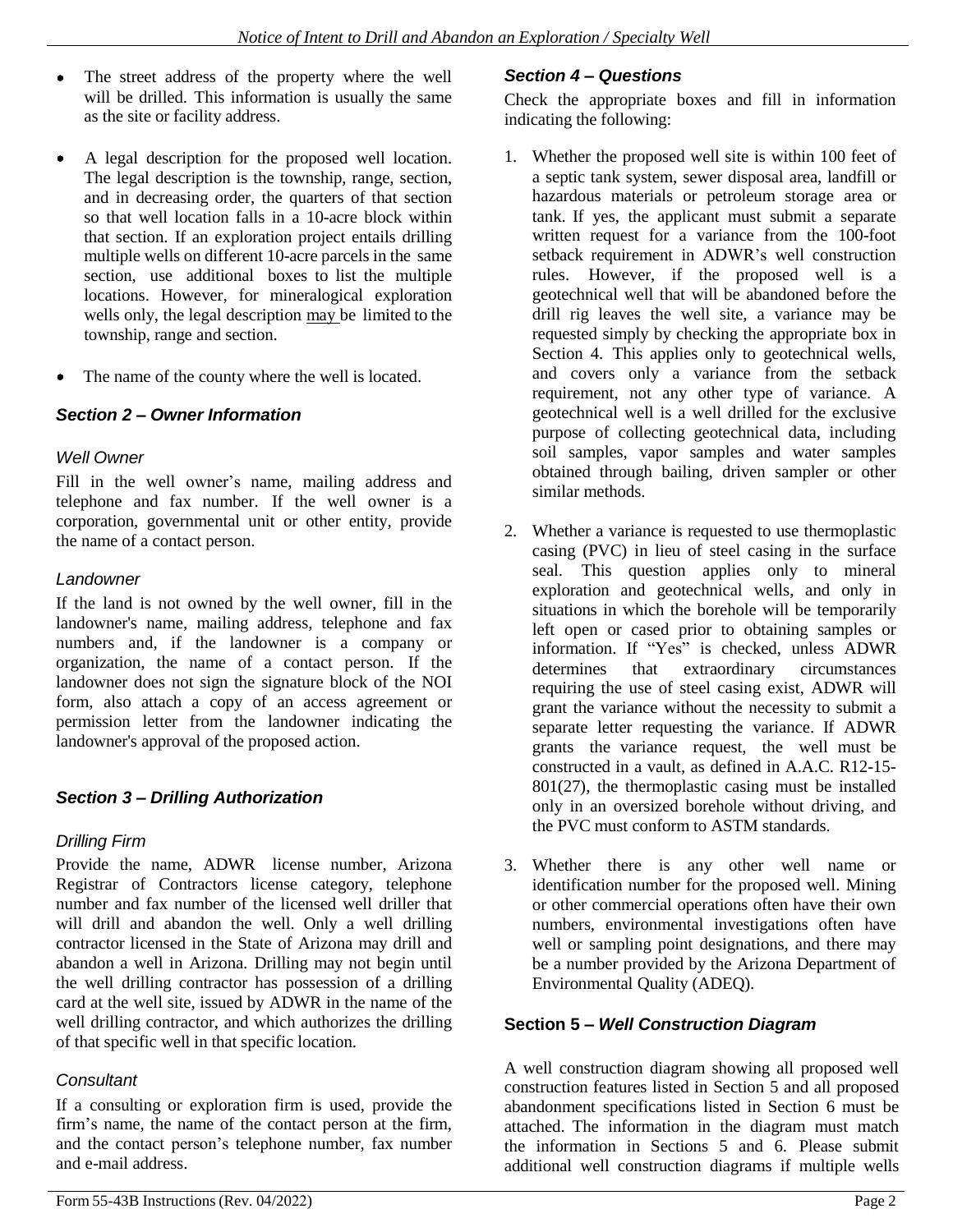are to be drilled and construction details vary.

volume of material in cubic feet for each depth interval.

# *Section 6 – Proposed Well Construction Plan*

Section 5 requires information on the proposed well construction plan. In the box in the upper right-hand corner, fill in the date when construction is to begin. Below that box are three tables for providing information on the borehole, casing and annular material. The Borehole table must be completed. The Casing and Annular Material tables must be completed only if the borehole is to be cased.

In the **Borehole** table, fill in the diameter of the proposed borehole in inches, and indicate the depth interval for each change in diameter. If casing will be installed, fill in the **Casing** table by providing the outer diameter of the casing in inches, checking the appropriate boxes indicating the type of casing material and the type of perforations, if any, and filling in the slot size of any perforations. Fill in the depth interval for each change in information. Check the "Blank or None" box for non-perforated depth intervals. If the type of casing material or perforations is not listed, describe the type in the appropriate box.

If annular material will be installed, fill in the **Annular Material** table by checking the appropriate boxes indicating the type of annular material or filter pack installed at each depth interval. Fill in the size of the filter pack used. Provide the depth interval for each change in information. If the type of annular material is not listed, describe the material in the appropriate box. Please submit additional sheets (page 3 of the NOI form DWR 55-43B) if multiple wells are to be drilled and construction details vary.

# *Section 7 – Proposed Well Abandonment Design*

Section 6 requires information on the proposed method of abandonment. In the **Casing Treatment** table, check the appropriate box indicating the type of casing treatment that will be used. If the casing is to be removed, check the "casing removal" box. If the type of casing treatment that will be used is not listed, explain the treatment in the appropriate box. If the casing is to be perforated during treatment, describe the size and frequency of perforations for each interval. The casing treatment must be indicated by depth interval, and the depth interval must be filled in.

In the **Sealing or Fill Material** table, check the appropriate box indicating the sealing or fill material that will be used. Note any changes by depth interval. Also, fill in the mixing ratio of the material and check the appropriate box indicating whether the ratio is by weight or volume. Finally, fill in the estimated

Below the two tables, fill in information on the proposed abandonment method and the emplacement method of sealing or fill material. The Department's Well Abandonment Handbook must be consulted before filling in the proposed abandonment method. The standard method and the five alternative methods are described in the handbook. Check only one proposed abandonment method. If an alternative with a variance is selected, a letter requesting the variance must be submitted to ADWR. If "Other" is checked, provide a description of the method. Please submit additional sheets (page 2 of the NOI form DWR 55-43B) if multiple wells are to be drilled and abandonment details vary.

#### *Section 8 – Land Owner and Well Owner Signature*

# *Signature Block*

The NOI form must be signed and dated by the well owner or exploration firm. The name and title of the person signing the form must be typed or printed in the appropriate space. Please fill in email address below signature.

In addition, if the landowner is different from the well owner, the landowner must also sign the signature block of the NOI form or attach a copy of an access agreement or permission letter indicating their approval of the proposed action.

# **Requests for Variance**

If a variance is requested from ADWR's minimum well construction standards, the request must be submitted with the NOI. The request must be in writing and signed by the well owner or well driller. A consultant may sign the variance request letter if the well owner has provided a letter of authorization. Note that a request for a variance from the 100-foot setback requirement for a geotechnical well and a request for a variance to use thermoplastic casing in lieu of steel casing in the surface seal for a mineral exploration or geotechnical well may be made by checking the appropriate box in Section 4. A separate letter is not required.

## **Where to File Form**

Completed forms may be mailed to ADWR at the following address:

**Arizona Department of Water Resources**

Groundwater Permitting and Wells Section 1802 W Jackson St. Box 79 Phoenix, Arizona 85007